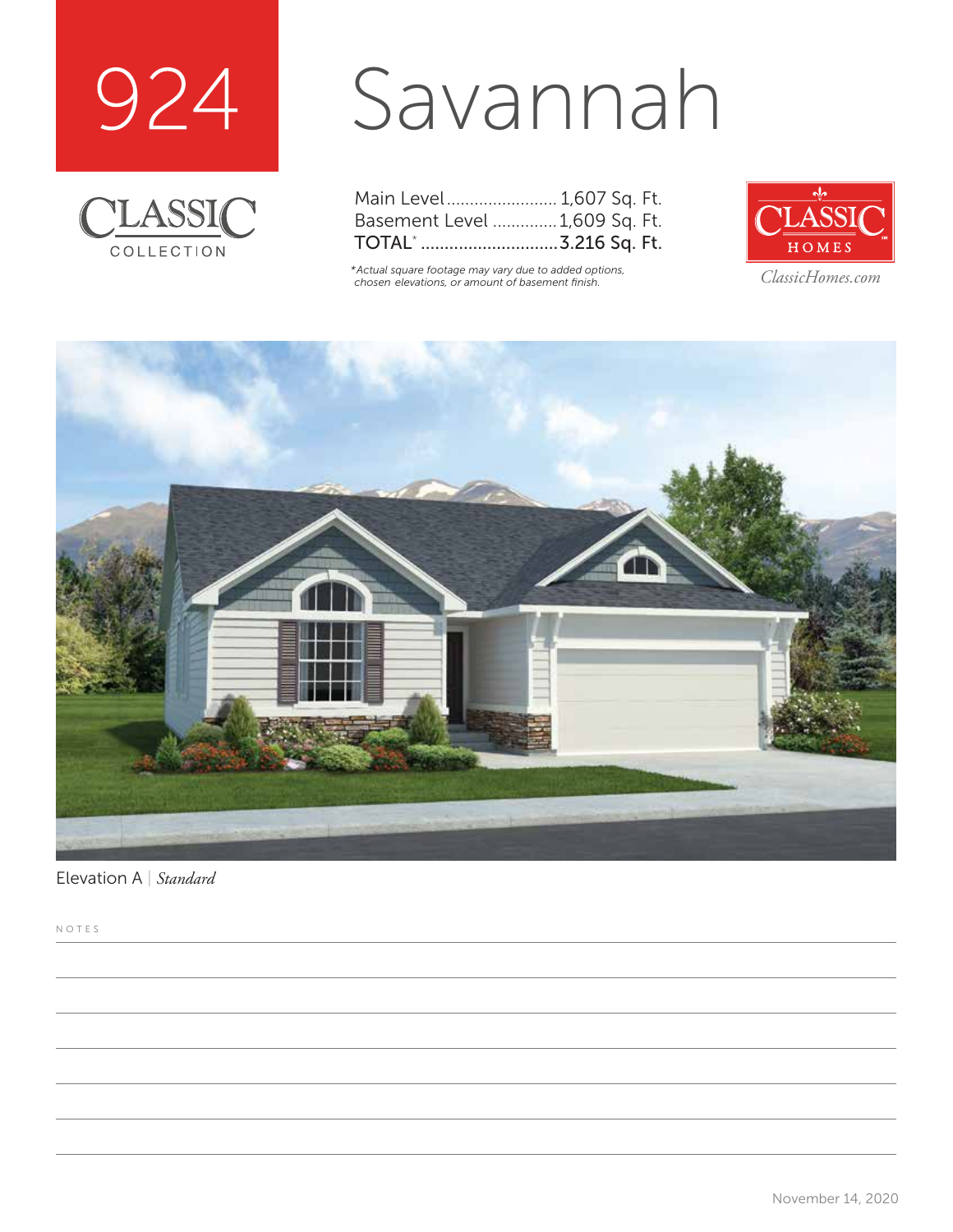### Main Level



SAVANNAH Model 924





Optional Master Bath Layout 2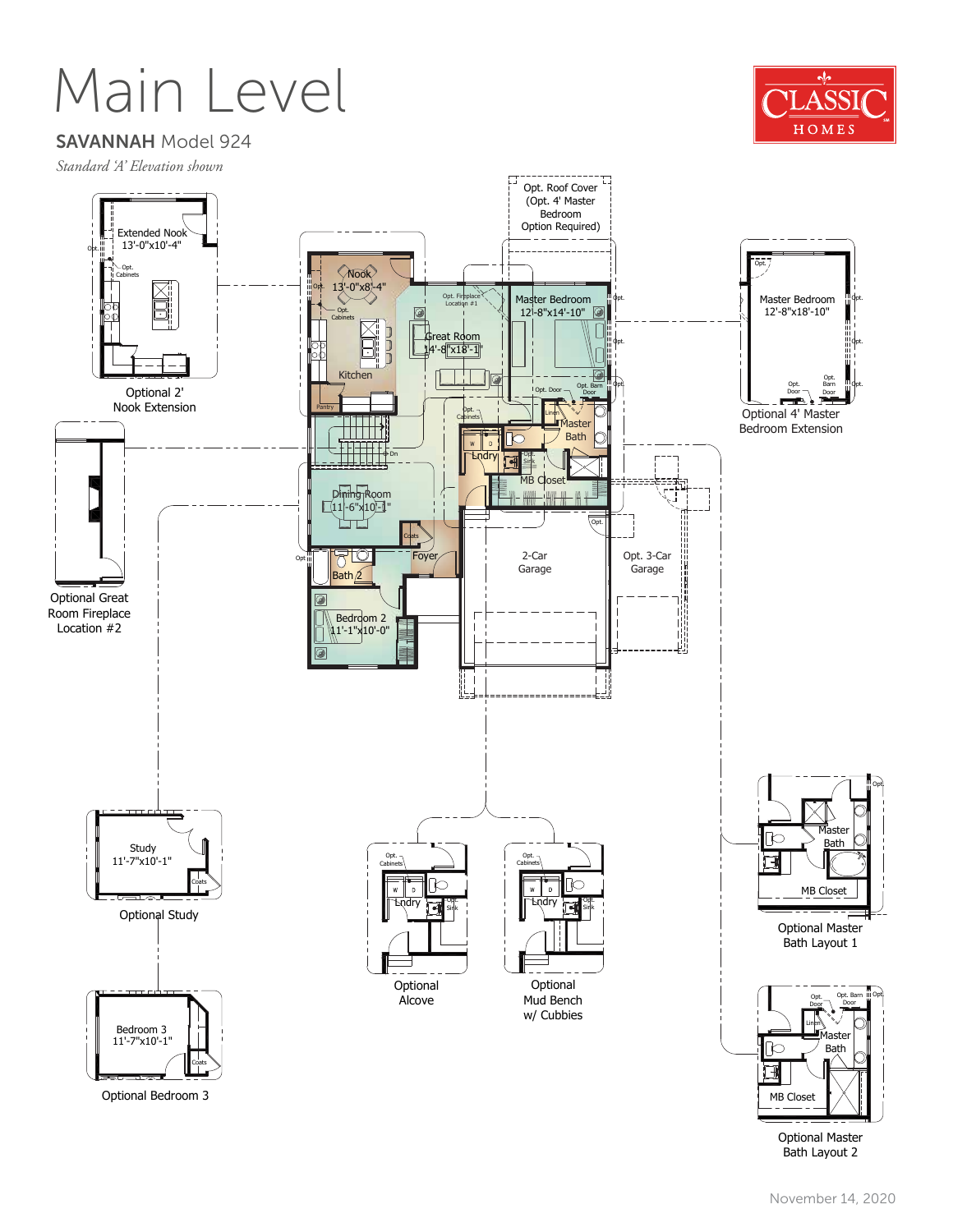#### Basement Level

#### SAVANNAH Model 924 | with Optional Finish

*Standard 'A' Elevation shown*